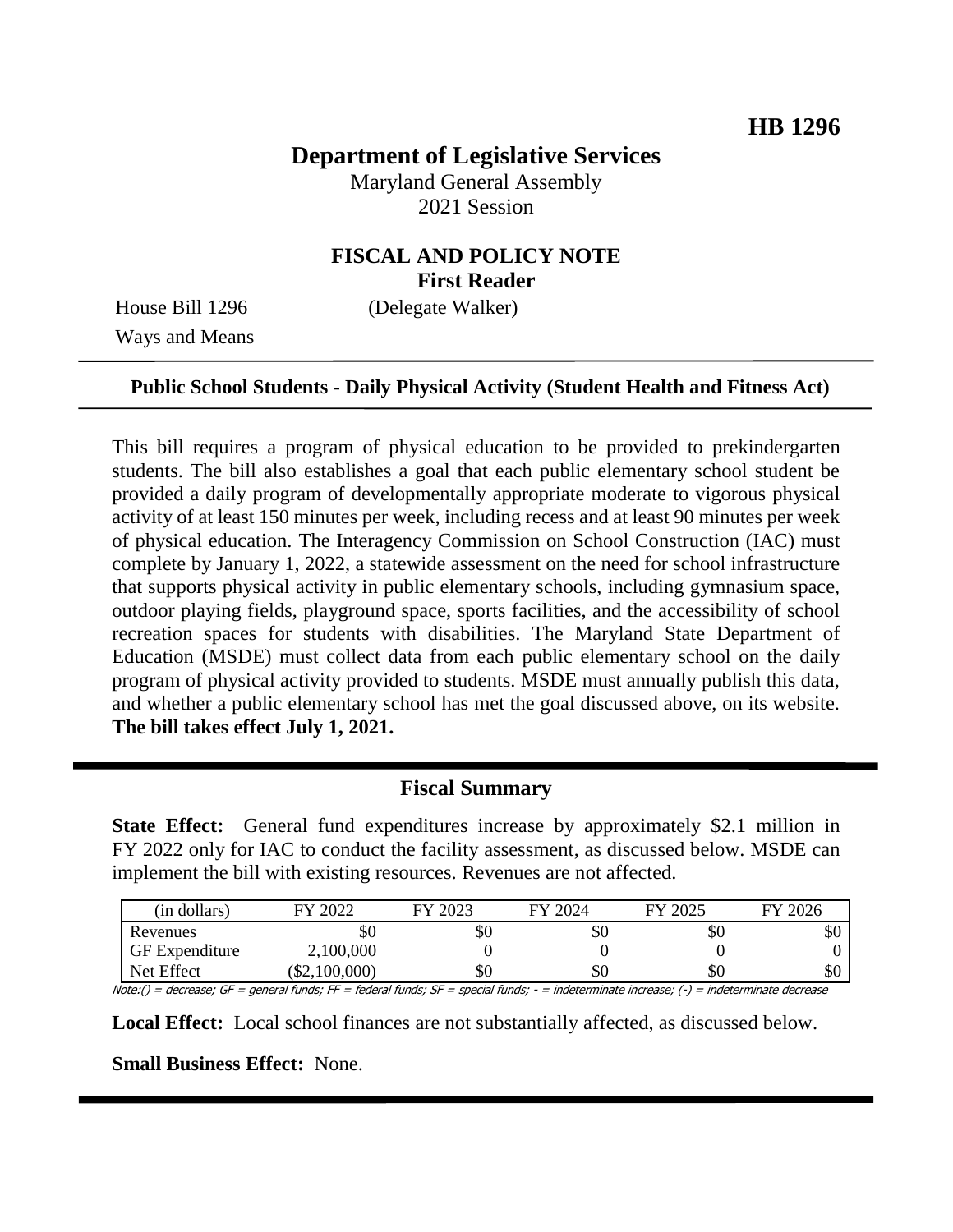# **Analysis**

**Bill Summary:** MSDE must conduct a survey of each public elementary school in the State on the availability of before- and after-school programming providing students with opportunities for physical activity. MSDE must report on the results of the survey by January 1, 2022.

Membership on the Advisory Council on Health and Physical Education is altered.

**Current Law:** Every public school must have a program of physical education that is given in a planned and sequential manner to all students in order to develop their good health and physical fitness and improve their motor coordination and physical skills. The specific curriculum and course of study is set by each local board of education. Maryland regulations require a physical education comprehensive program to provide a developmentally appropriate instructional program that advances student knowledge, confidence, skills, and motivation to enjoy a lifetime of healthful physical activity.

By July 1, 2018, and in consultation with local school systems, IAC was required to adopt educational facilities sufficiency standards and a facility condition index for Maryland public schools. The standards are defined as a uniform set of criteria and measures for evaluating the physical attributes and educational suitability of public elementary and secondary school facilities in the State. The standards include specified categories and they must be reviewed and updated periodically. The index is defined as a calculation to determine the relative physical condition of public school facilities by dividing the total repair cost of a facility by its total replacement cost.

Chapter 14 of 2018 required IAC to complete an initial statewide facilities assessment using the sufficiency standards by July 1, 2019. In completing the assessment, IAC was required to incorporate the index, contract with an independent third-party vendor to conduct the data collection and assessment, use existing data sources to the extent possible, and coordinate with local school systems to identify data elements to be used. Due to procurement delays, the statewide facility assessment did not begin until summer 2020 and is scheduled to be completed by summer 2021.

**State Expenditures:** As noted above, the statewide facility assessment required by Chapter 14 is scheduled to be completed by summer 2021, before the bill takes effect, at a total cost of \$5.8 million. IAC advises that the sufficiency standards address the minimum facility requirements to comply with the State's current physical education requirements and, thus, do not address broader infrastructure needs for athletics and recess. As a result, the facility assessment does not assess each school's infrastructure needs with regards to playing fields, playground space, and sports facilities, as required by the bill. Moreover, IAC advises that it is not familiar with any existing standards or guidelines that address

HB 1296/ Page 2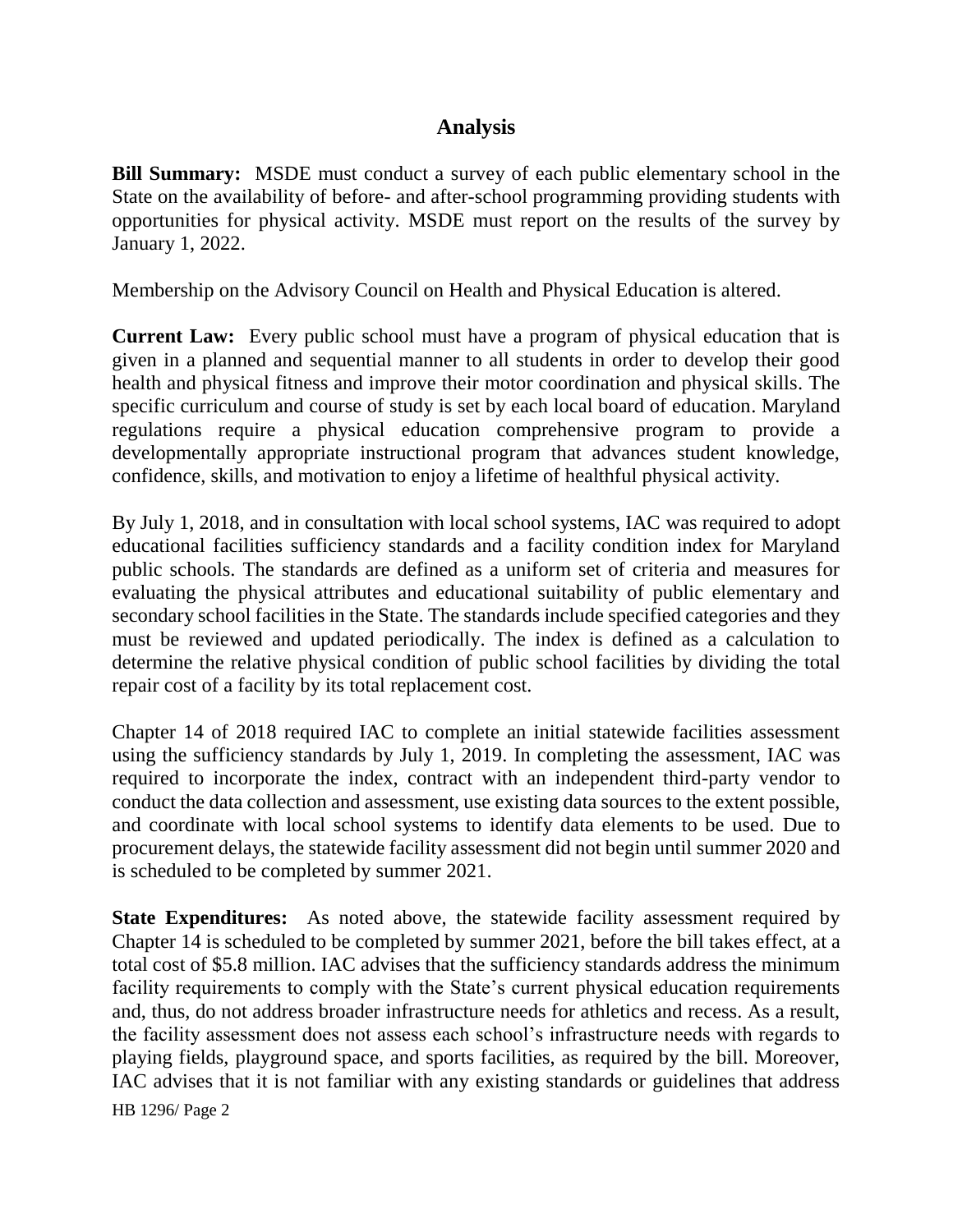those infrastructure components, and that it does not have the expertise to develop them itself.

Therefore, IAC must contract with a facility assessment firm to (1) develop standards for athletic facilities, playing fields, sports facilities, and other related components not addressed by the sufficiency standards, and (2) conduct a new statewide assessment of those components in every public elementary school in the State. Given the scope of the contract, its estimated cost is \$1.4 million to \$2.8 million, or approximately \$2.1 million assuming the midpoint of the range. As IAC is completing its management of the current statewide assessment, it can manage the new assessment with existing resources.

**Local Expenditures:** Data from MSDE provided for a prior version of this bill indicate that physical education programs in the 24 local school systems vary widely. For example, some elementary schools provide only 40 or 45 minutes of physical education per week, while some public elementary schools in Maryland may provide more than 100 minutes per week.

It is assumed that the establishment of the *goal* related to minimum time devoted to a program of physical activity for public elementary school students does not constitute a mandate on local schools systems to meet the goal. To the extent that local school systems elect to achieve the goal, local school expenditures may increase, potentially significantly, to hire more physical education teachers. Any such cost is not reflected in this analysis. Further, it is assumed that local public elementary schools can incorporate physical education for prekindergarten students, accommodate the IAC facility assessment, and respond to MSDE survey questions using existing resources. Thus, it is assumed that local school system costs are not substantially affected.

### **Additional Information**

**Prior Introductions:** HB 516 of 2020 received a hearing in the House Ways and Means Committee, but no further action was taken.

**Designated Cross File:** None.

**Information Source(s):** Maryland State Department of Education; Public School Construction Program; Baltimore City Public Schools; Baltimore County Public Schools; Montgomery County Public Schools; Department of Legislative Services

**Fiscal Note History:** First Reader - March 2, 2021 rh/rhh